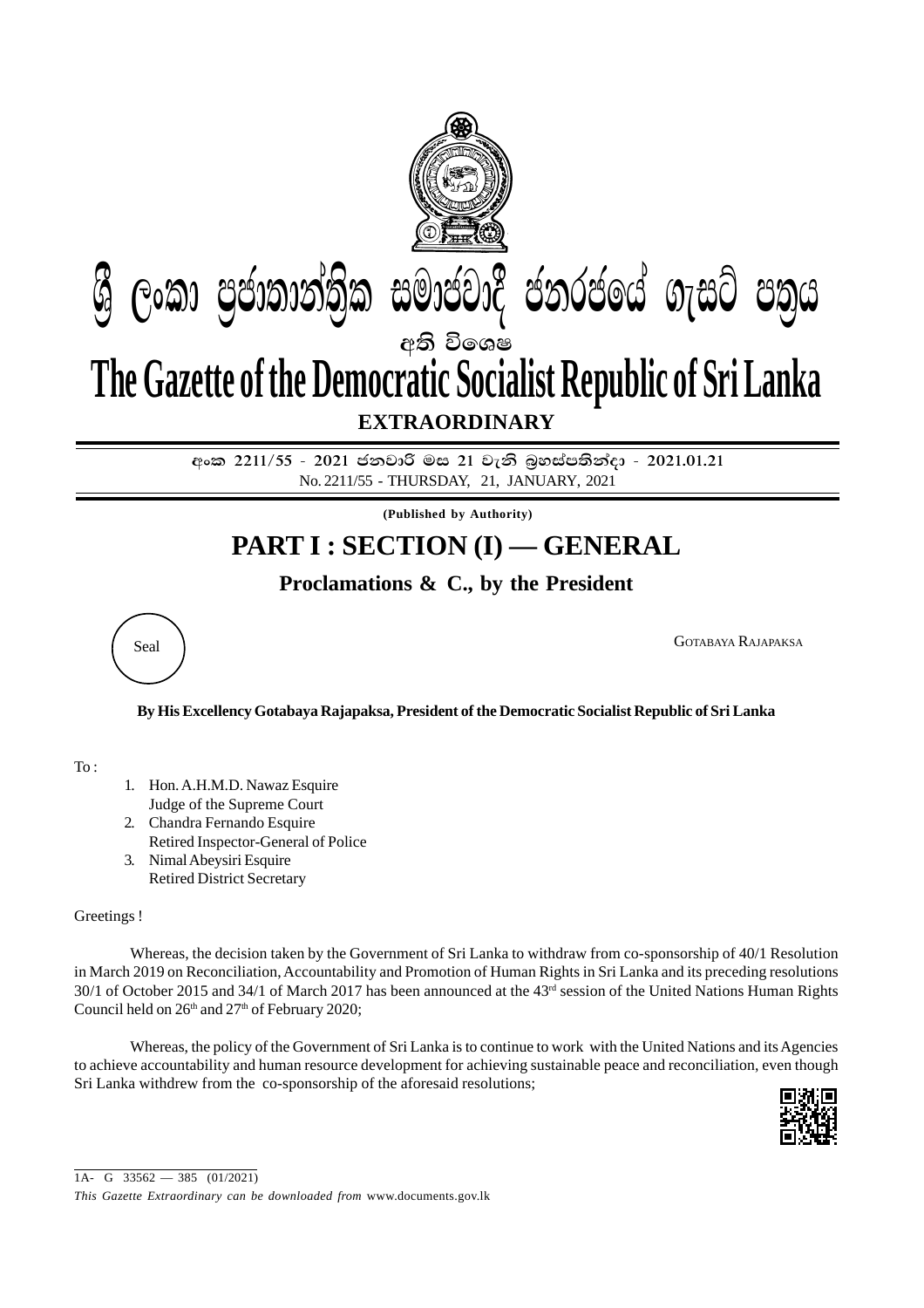Whereas, the Government of Sri Lanka is committed to ensure that, other issues remain to be resolved through democratic and legal processes and to make institutional reforms where necessary to ensure justice and reconciliation;

Whereas, it has been identified as a fundamental requirement to pursue a non-aligned foreign policy that protects the sovereignty of Sri Lanka in achieving the objectives stated in the Government Policy Statement;

Whereas, preceding Commissions of Inquiry and Committees have been set up to investigate the alleged violations of human rights which had been reported to have occurred;

Whereas, said Commissions of Inquiry and committees have reported that certain human rights related and other offences have taken place and have made various recommendations;

And whereas, I am of the view that it is necessary that a Commission of Inquiry be appointed to investigate and inquire into and report or take necessary action on matters hereinafter referred to and provided for,

Now therefore, I, Gotabaya Rajapaksa, the President of the Democratic Socialist Republic of Sri Lanka reposing great trust and confidence in your integrity, prudence, ability and fidelity, do in pursuance of the provisions of Section 2 of the Commission of Inquiry Act (Chapter 393), by these presents appoint you, the said –

- 1. Hon. A.H.M.D. Nawaz Esquire
- Judge of the Supreme Court
- 2. Chandra Fernando Esquire
- Retired Inspector-General of Police
- 3. Nimal Abeysiri Esquire Retired District Secretary

.

to be my Commissioners to investigate and inquire into, take necessary action or report on the following matters, namely –

- (a) Find out whether preceding Commissions of Inquiry and Committees which have been appointed to investigate into human rights violations, have revealed any human rights violations, serious violations of the international humanitarian law and other such serious offences;
- (b) Identify what are the findings of the said Commissions and Committees related to the serious violations of human rights, serious violations of international humanitarian laws and other such offences and whether recommendations have been made on how to deal with the said facts;
- (c) Manner in which those recommendations have been implemented so far in terms of the existing law and what steps need to be taken to implement those recommendations further in line with the present Government policy;
- (d) Overseen of whether action is being taken according to (b) and (c) above;

Further, I do hereby appoint you the said Hon. A.H.M.D. Nawaz, Judge of the Supreme Court to be the Chairman of the said Commission.

Further, I do hereby authorize and empower you, the said Commissioners, to conduct or cause the conduct of necessary investigations and inquiries and require you to transmit to me Interim Reports where it is necessary, and the final Report within six months of the date hereof under your hand, setting out the findings of your investigations and inquiries, and your recommendations relating thereto.

And, I do hereby direct such part of any inquiry relating to the aforesaid matters as you may in your discretion determine, shall not be held in public.